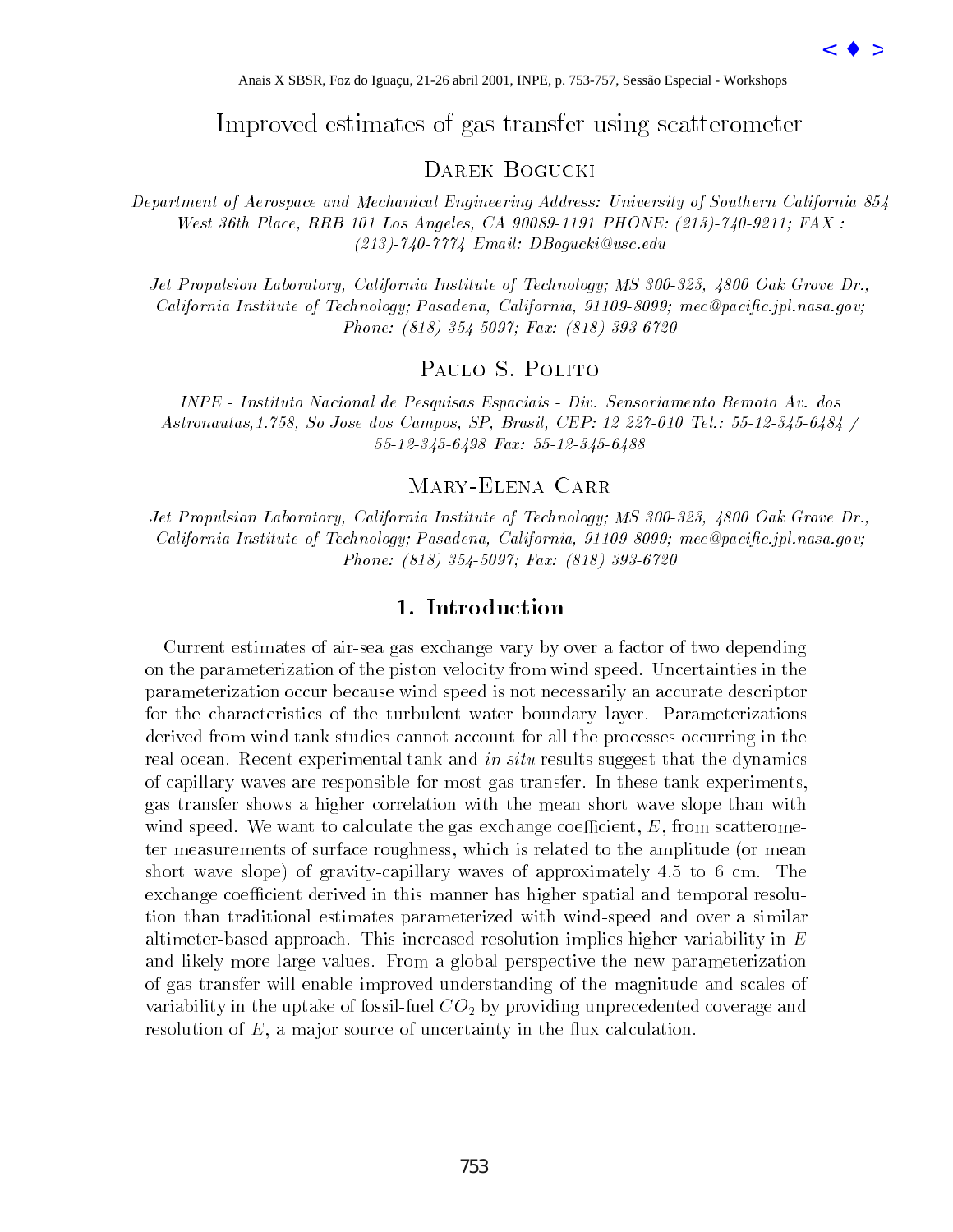#### 2. Importance of air-sea gas transfer

In a scenario of continuing emissions of greenhouse gases, it is crucial to quantify the role of the ocean as sink or source in the global balance. The oceanic component of the global budget changes in space and time due to the varying concentrations in the atmospheric and oceanic pools and of the rate of exchange between the two. Here we address the crucial link of gas exchange between atmosphere and ocean. Current estimates of the air-sea gas exchange coefficient,  $E$ , vary by over a factor of two depending on the parameterization from wind speed. Uncertainties in the parameterization occur because wind speed is not necessarily an accurate descriptor for the state of the turbulent water boundary layer. Although the sign of the local  $CO_2$ flux depends on the difference in partial pressure between ocean and atmosphere, the integrated flux estimate can change sign when using different parameterizations of  $E$ . We present here a new method to determine  $E$  which uses QuikScat measurements of sea surface roughness, and thus provides a more direct measure of air-sea exchange than a wind-based parameterization.

If we can constrain the value of the air-sea exchange coefficient and use scatterometer measurements to obtain its value, we will improve our understanding of the ocean's role in the uptake of fossil-fuel  $CO<sub>2</sub>$  as well as of the magnitude of the scales of variability. Existing estimates indicate that the variability in the air-sea exchange is of comparable order of magnitude as the mean (Lee  $et$   $al.$ , 1998). It is thus of paramount importance that we parameterize  $E$  in a manner that maximizes the resolution of existing sampling systems.

#### 3. A global approach to estimate  $E$  using surface roughness

One approach to better quantify the exchange coefficient is to characterize the energy contained in cm-scale capillary waves which are thought to be responsible for gas exchange  $(e.g., \text{Bock}, 1999)$ . Microwave scatterometer measurements of the ocean surface, such as those made by QuikScat, NSCAT, and ERS-1/2, provide the exciting possibility of directly quantifying the dynamics of gravity-capillary waves, as they make direct observations of ocean surface roughness at the most relevant scales for air-sea gas transfer. The scatterometer measures the radar cross-section or returned power from quasi-Bragg scattering associate with waves of  $4.5{-}6$  cm in length, known as gravity - capillary waves. Soon after the 4.5-6 cm waves appear on the ocean surface they generate parasitic capillary waves which are responsible for the bulk gas transfer as well as for the dissipation of the longer (gravity-capillary) waves. Since the time scale for this process is short (tens of seconds), the energy cascade from the  $4.5{-}6$  cm gravity-capillary waves to capillary waves is a very localized process. Consequently observational methods which minimize averaging are needed to characterize the sea surface, such as the snapshots provided by remote sensing.

A very similar approach is taken by Frew  $et$  al. (1999). They estimate the gas transfer velocity surface roughness due to small-scale waves from radar backscatter. The differential scattering of the Ku-band and the C-band pulses of the TOPEX/Poseidon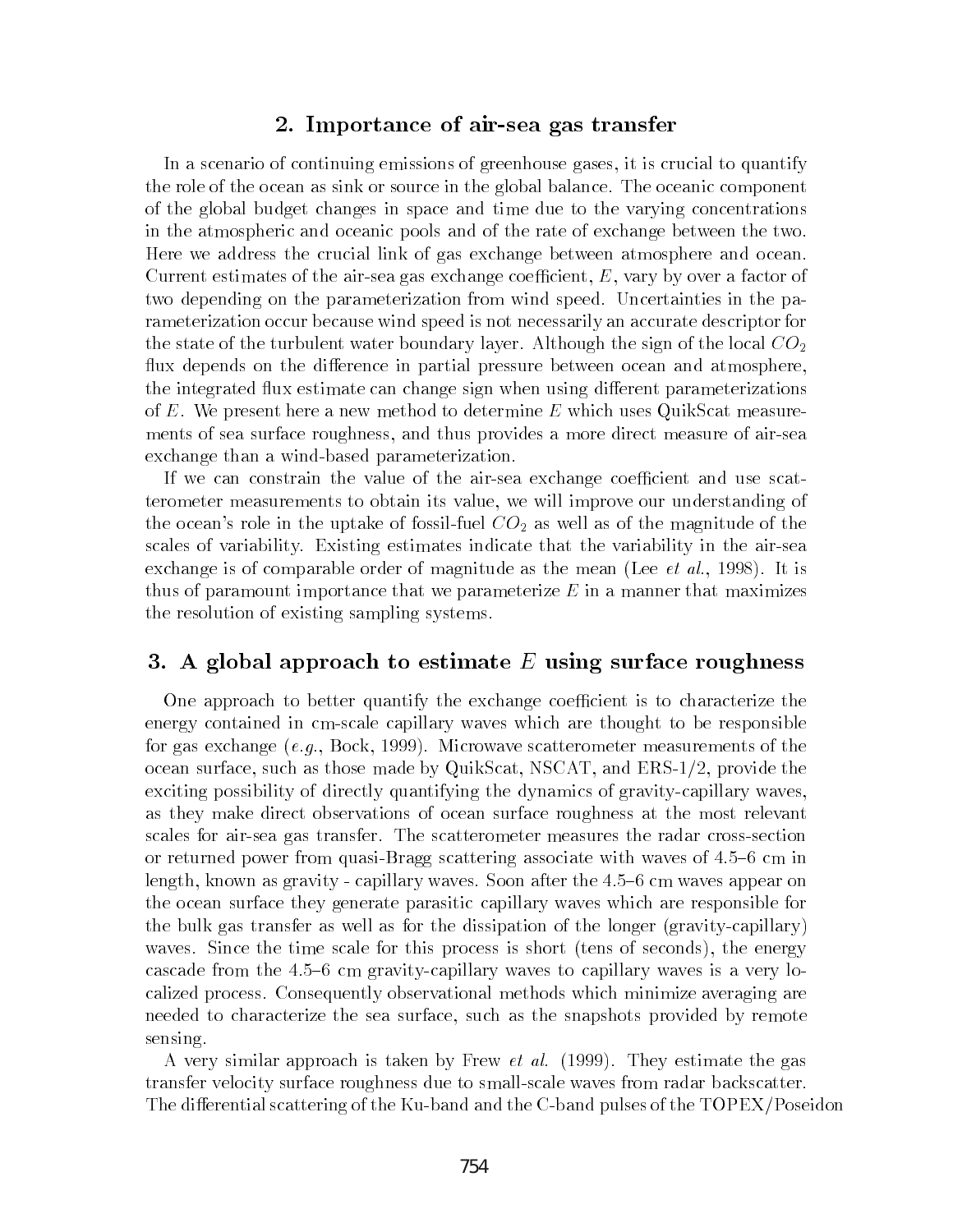altimeter allow small-scale waves to be distinguished from the mean square slope. By relying on a different sensor, our approach is complementary and maximizes available sampling resources.

The inadequacy of the wind speed to parameterize the rate of gas transfer across the water surface becomes clear when considering the partition of the transfer of momentum from wind to the surface waves. Kitaigorodski (1970), in a summary of research on momentum transfer from wind to waves, concludes that 80% of wind momentum is linked to capillary waves and the rest to longer waves. Theoretical calculations (Miles, 1962) suggest that normal stresses (indirectly related to the wind) are more important than tangential stresses in energy transfer from wind to waves. This is also reflected in more recent calculations of Fedorov and Melville (1998) and tank observations of Peirson and Banner (2000). These findings, in addition to the complicated underlying nonlinear dynamics between long and short capillary waves, indicate that wind speed is not the best indicator of the gas transfer across the air-ocean interface. An additional disadvantage of wind-based parameterizations is the spatial smoothing inherent in wind processing of scatterometer backscatter observations (see below).

Ideally a direct measurement of the actual energetics of the boundary layer within the top  $10\mu$ m is desired. Lacking that, we propose to use surface roughness as an indicator of energetics to obtain gas exchange rates. The bulk of air-sea gas transfer is associated with the presence of capillary waves (Jahne and Haussbecker, 1998; Bock, 1999). By accounting directly for the spatial distribution and amplitude of gravity-capillary waves, we can provide an improved determination of gas transfer rates.

## 4. New estimates of gas transfer from the gravity-capillary wave spectrum

This approach is based on the backscatter cross section per unit area,  $\sigma_0$ . An quick look at the image of  $\sigma_0$  overlaid with wind speed using reveals that the wind vectors are less variable due to median filtering.

We assume that the ocean surface consists of long gravity waves which carry short capillary waves. Since the two surfaces are statistically independent in most cases, the scattering cross section of the composite rough surface may be approximated by calculating the well known Bragg scattering (Valenzuela, 1978; Phillips, 1988) from each wind vector cell with:

$$
\sigma_0 = 4\pi k^4 \cos^4 \theta F_1(\theta)\Psi(2k\sin\theta,0) \tag{1}
$$

where:  $\theta$  is angle of incidence,  $k(k_x, k_y)$  is radar wavenumber for QuikScat corresponding to 4.5 cm wavelength,  $F_1(\theta)$  depends on the polarization of the transmitted and received signal, and  $\Psi(k_x, k_y)$  is the two dimensional surface wave spectrum such that: **Zakarta Communication** 

$$
\left(\bar{\xi}\right)^2 = \int \Psi(k)dk\tag{2}
$$

where  $(\xi)^{-}$  is the mean square surface displacement. We will use for example the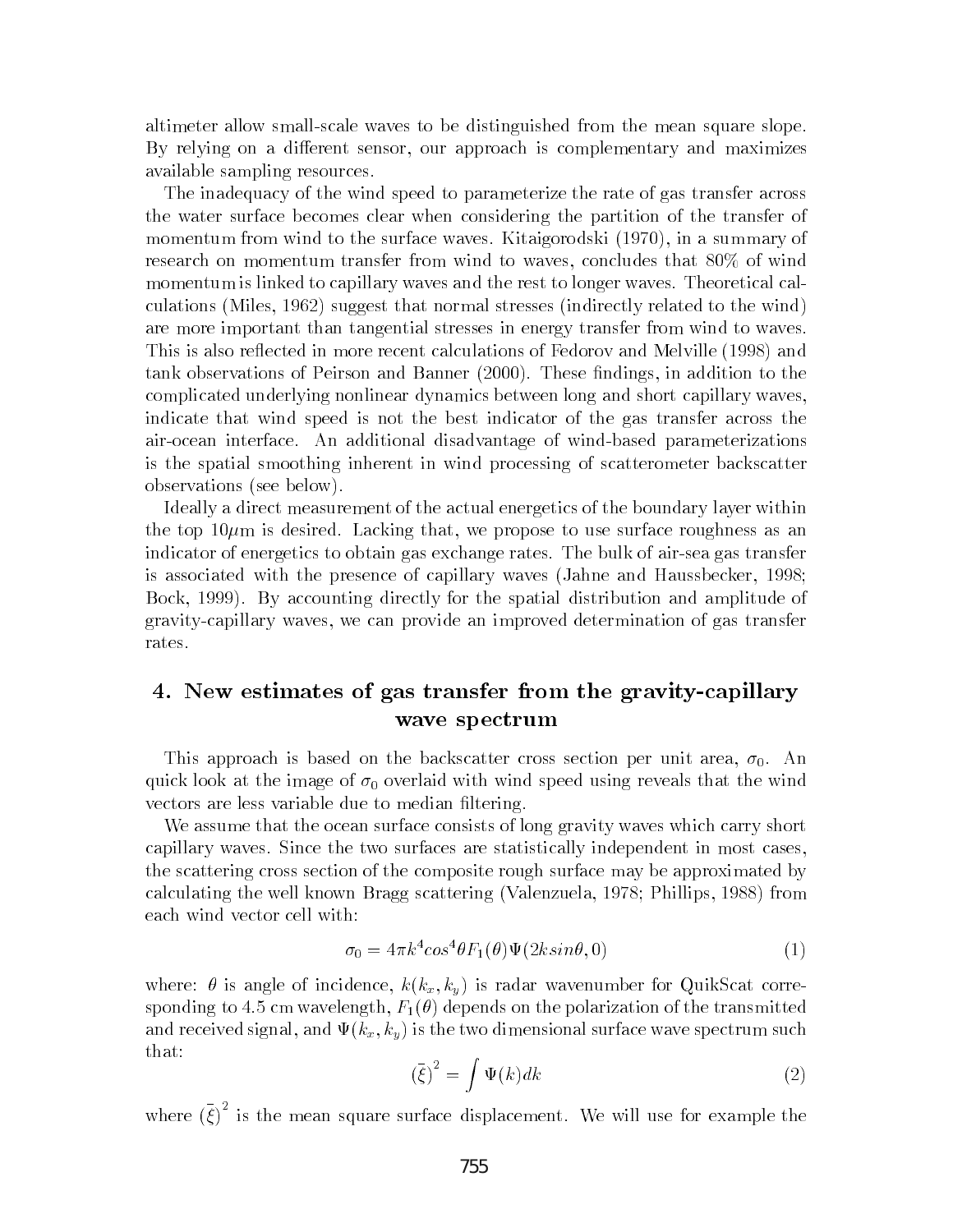spectrum of the equilibrium range of limiting gravity-capillary waves (Phillips, 1988) for the capillary wave spectrum  $\Psi(k)$ 

$$
\Psi(k) = \alpha \cos \phi^{1/2} k^{-7/2}.
$$
\n(3)

where  $\alpha$  is a constant,  $\phi$  is the angle between wavenumber k and the wind. This results, for a given long wave slope and direction of propagation, in backscatter cross section per unit area:

$$
\sigma_0(\theta,\phi) = 2^{-3/2}\pi\alpha\cos\phi^{1/2}(k\sin\theta)^{1/2}\cos(\theta)^4 F_1(\theta). \tag{4}
$$

The true  $\sigma_{obs}$  observed by QuikScat is a weighted sum over all possible slopes  $\theta$ which gives:

$$
\sigma_{obsv}(\phi) = \int \beta(\theta)\sigma_0(\theta,\phi)d\theta.
$$
 (5)

Here  $\beta(\theta)$ , the probability distribution of long wave slopes  $\theta$ , depends on wind speed and direction, as given in Liu et al. (1995).

The observed radar return from the ocean,  $\sigma_0$ , also has observed dependence on azimuth wind/antenna angle. This dependence is well known; it is the basis for the vector wind direction estimate. This dependence, modeled here as  $cos\phi^{++}$  , will be removed in an integrated fashion from the spectral estimates, as we know the derived angle between antenna and wind for each cell. The resulting function will no longer be azimuth wind/antenna dependent. The value of this integrand is the input for the gas transfer estimates. The only external geometrical parameter at this stage is the angle of incidence  $\theta$  which again is known for each cell and hence will be accounted for.

For each QuikScat cell (25km x 25km) we will calculate the spectral constant  $\alpha$ and then use Equation(2) to estimate the mean square surface displacement for the waves of 4.5 to 6 cm wavelength. This parameterized displacement gives us the mean capillary wave slope as *Mss* (for waves of  $k > 0.5cm^{-1}$ ):

$$
Mss = \left(\int_{1/2cm^{-1}}^{\infty} k\Psi(k)dk\right)^{1/2} \tag{6}
$$

Capillary waves of wavelengths smaller than 2 cm are primarily responsible for the bulk of gas transfer occurring across the interface. To calculate the gas transfer rates we will use results of Bock (1999), with measurements of in situ gas transport for a wide range of short wave slopes.

#### 5. Conclusions

There is a great need for rapid global estimates of the  $CO<sub>2</sub>$  gas fluxes. This information is critical implications ranging from basic science to industrial applications. Current observations, most frequently in situ observations, however precise do not allow for a global coverage. Satellite, microwave observations are the only hope of achieving the stated goal.